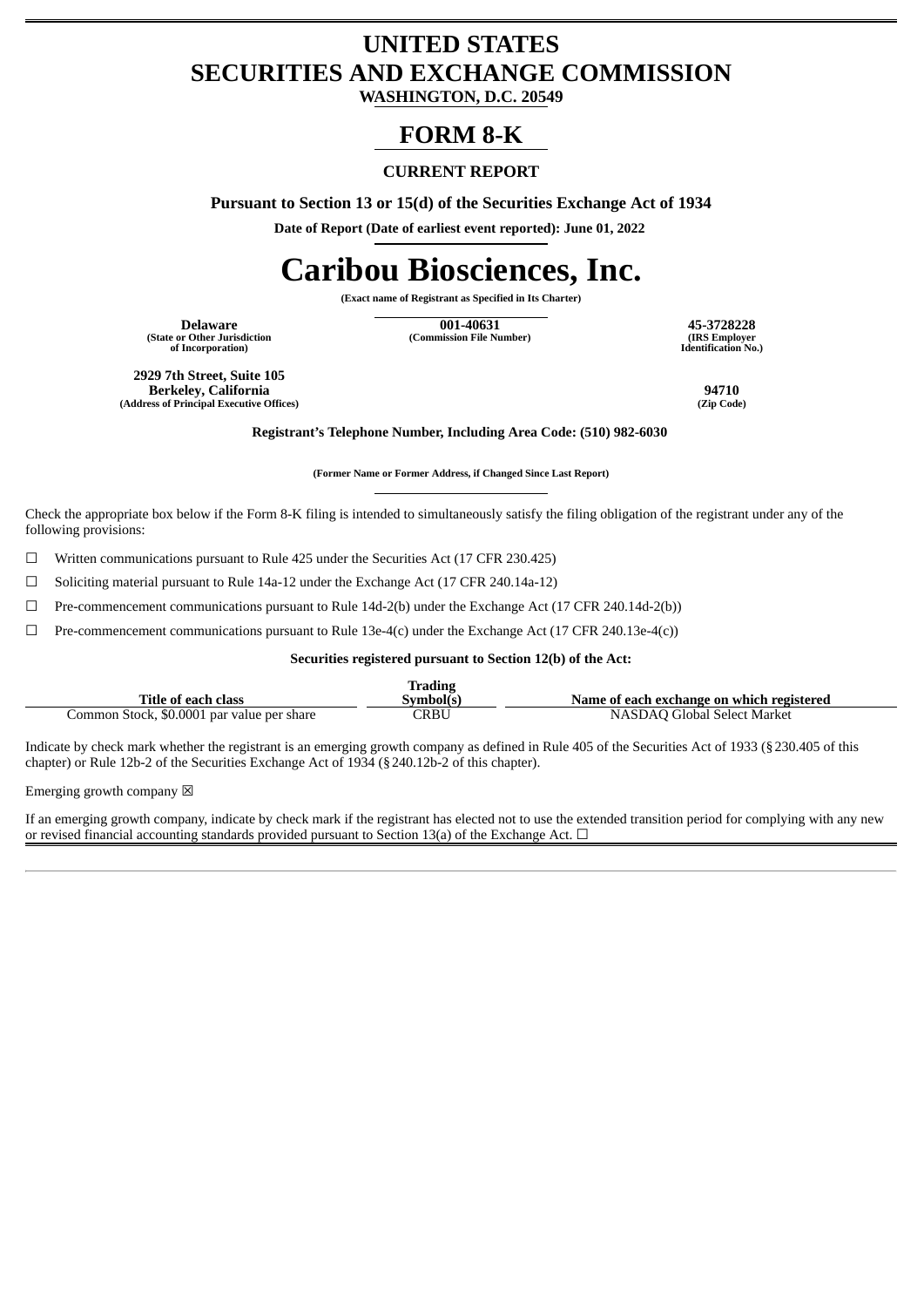#### **Item 7.01 Regulation FD Disclosure.**

On June 1, 2022, Caribou Biosciences, Inc. (the "Company") issued a press release announcing that the Company will host a webcast conference call to share additional initial clinical data from its ANTLER phase 1 trial of CB-010 in patients with relapsed or refractory B cell non-Hodgkin lymphoma (r/r B-NHL) on Friday, June 10, 2022, at 8:00 am ET. A copy of the press release is attached hereto as Exhibit 99.1 and incorporated by reference herein. Details for accessing the live webcast and conference call, and an accompanying presentation, are included in Exhibit 99.1.

The information in Item 7.01 of this Current Report on Form 8-K (including Exhibit 99.1) shall not be deemed "filed" for purposes of Section 18 of the Securities Exchange Act of 1934, as amended (the "Exchange Act"), or otherwise subject to the liabilities of that section, nor shall it be, or be deemed, incorporated by reference in any filings under the Securities Act of 1933, as amended (the "Securities Act"), regardless of any general incorporation language in any such filing or document, unless the Company specifically states that the information is to be considered "filed" under the Exchange Act or incorporates it by reference into a filing under the Securities Act or the Exchange Act.

#### **Item 9.01 Financial Statements and Exhibits.**

(d) Exhibits

| <b>Exhibit Number</b> | <b>Description</b>                                                          |
|-----------------------|-----------------------------------------------------------------------------|
| 99.1                  | Press Release dated June 1, 2022                                            |
| 104                   | Cover Page Interactive Data File (embedded within the Inline XBRL document) |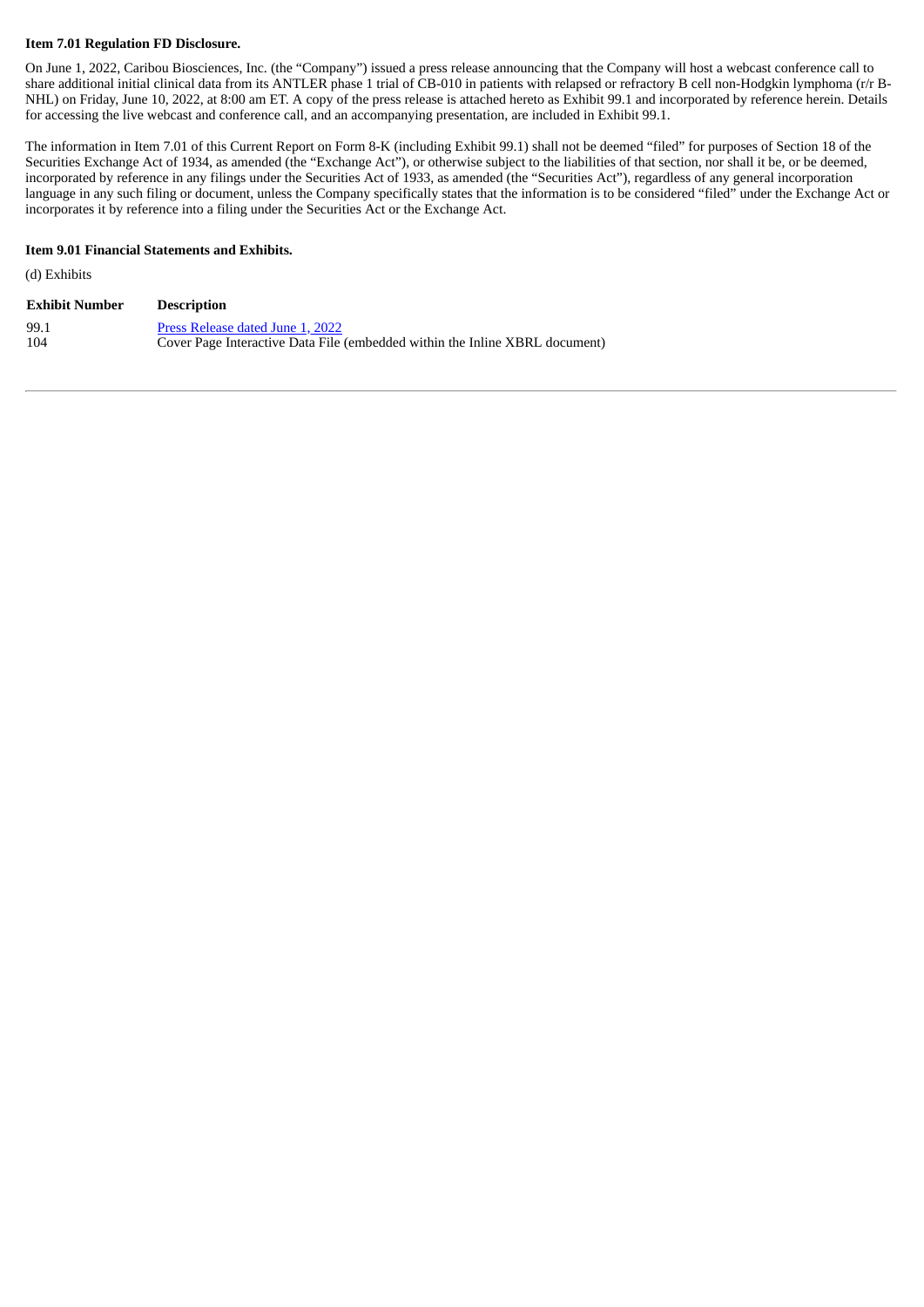#### **SIGNATURES**

Pursuant to the requirements of the Securities Exchange Act of 1934, the registrant has duly caused this report to be signed on its behalf by the undersigned thereunto duly authorized.

#### **CARIBOU BIOSCIENCES, INC.**

Date: June 1, 2022 By: /s/ Rachel E. Haurwitz

**Rachel E. Haurwitz President & Chief Executive Officer**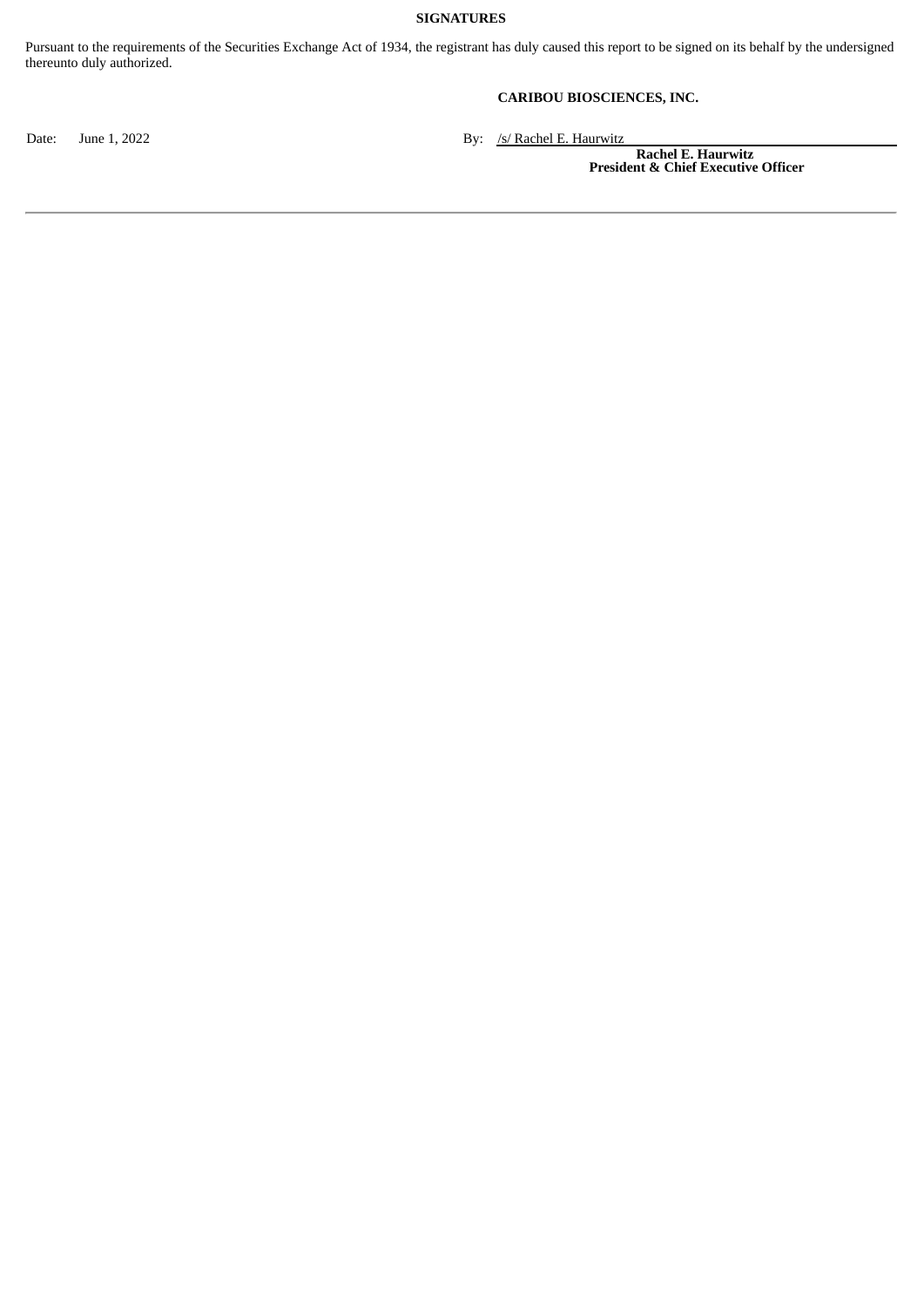<span id="page-3-0"></span>

## **Caribou Biosciences Announces Webcast Conference Call to Highlight Initial CB-010 ANTLER Phase 1 Data Presentation at EHA on June 10, 2022**

*-- Poster presentation at the European Hematology Association (EHA) 2022 Congress to take place on Friday, June 10 and include additional data from dose level 1 patients --*

BERKELEY, CA, June 1, 2022 – Caribou Biosciences, Inc. (Nasdaq: CRBU), a leading clinical-stage CRISPR genome-editing biopharmaceutical company, today announced that the company will host a webcast conference call to share additional initial clinical data from its ANTLER Phase 1 clinical trial of CB-010 in patients with relapsed or refractory B cell non-Hodgkin lymphoma (r/r B-NHL) on Friday, June 10, 2022, at 8:00 am ET. The discussion will include longer duration data on the six patients treated at dose level 1 based on a new data cutoff date.

Webcast presenters will include:

- Rachel Haurwitz, Ph.D., president and chief executive officer, Caribou
- Syed Rizvi, M.D., chief medical officer, Caribou
- Steven Kanner, Ph.D., chief scientific officer, Caribou
- Loretta J. Nastoupil, M.D., section chief of new drug development; associate professor, Department of Lymphoma/Myeloma, The University of Texas MD Anderson Cancer Center
- James H. Essell, M.D., OHC hematologist, medical oncologist, blood and marrow transplant specialist, and Chair, Cellular Therapy, US Oncology Network

The live webcast and conference call at 8:00 am ET, with an accompanying presentation, will be accessible under Events in the Investors section of the company's website. To participate in the conference call, dial 1-844-862-9351 (domestic) or 1-929-517- 0932 (international) and reference conference ID #4657536. The archived audio webcast will be available on Caribou's website following the call and will be available for 30 days.

### **Details of the poster presentation at EHA are as follows:**

**Title:** First-in-human trial of CB-010, a CRISPR-edited allogeneic anti-CD19 CAR-T cell therapy with a PD-1 knock out, in patients with relapsed or refractory B cell non-Hodgkin lymphoma (ANTLER study) **Abstract:** 3103

**Presenter:** Loretta J. Nastoupil, M.D.

**Date and Time:** Friday, June 10, 2022, 16:30 – 17:45 CEST (10:30 – 11:45 am ET)

**Session Title:** Gene therapy, cellular immunotherapy and vaccination - Clinical

**Location**: Messe Wien Exhibition & Congress Center, Vienna, Austria

Presentations and posters will be available for registered attendees of EHA for on-demand viewing on the EHA website on June 10, 2022 at 9:00 am CEST (3:00 am ET). Caribou plans to issue a data press release at 9:00 am CEST (3:00 am ET) on Friday June 10, 2022. The poster will be available on the Presentations page of the Investors section of Caribou's website.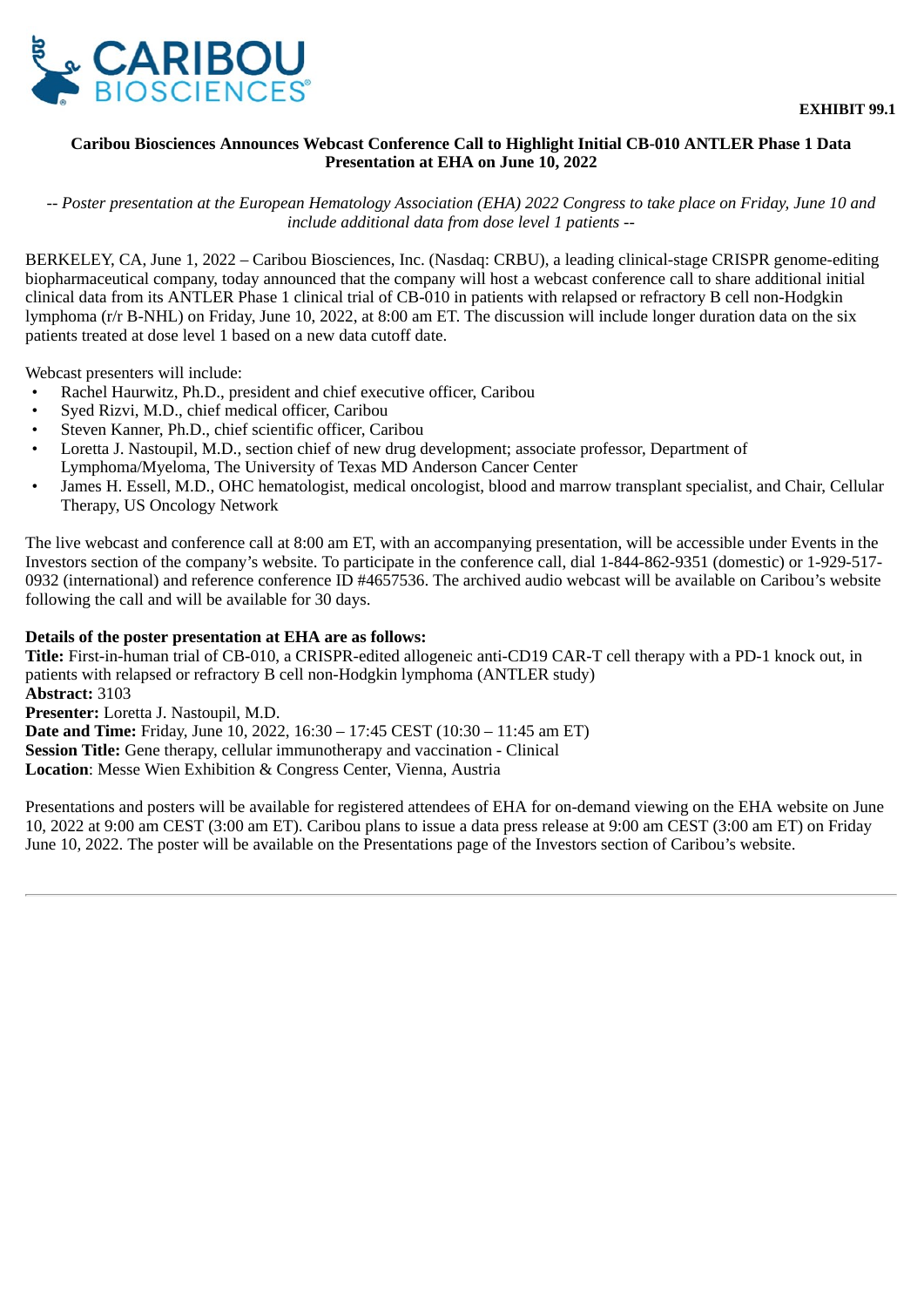

#### **About CB-010**

CB-010 is the lead product candidate from Caribou's allogeneic CAR-T cell therapy platform and is being evaluated in patients with relapsed or refractory B cell non-Hodgkin lymphoma (r/r B-NHL) in the ongoing ANTLER Phase 1 trial. CB-010 is an allogeneic anti-CD19 CAR-T cell therapy engineered using Cas9 CRISPR hybrid RNA-DNA (chRDNA) technology to insert a CD19-specific CAR into the *TRAC* gene and knock out PD-1 to boost the persistence of antitumor activity. CB-010 is the first allogeneic CAR-T cell therapy in the clinic with a PD-1 knock out. Additional information on the ANTLER trial can be found at https://clinicaltrials.gov using identifier NCT04637763.

#### **About Caribou's Novel Next-Generation CRISPR Platform**

CRISPR genome editing uses easily designed, modular biological tools to make DNA changes in living cells. There are two basic components of Class 2 CRISPR systems: the nuclease protein that cuts DNA and the RNA molecule(s) that guide the nuclease to generate a site-specific, double-stranded break, leading to an edit at the targeted genomic site. CRISPR systems are capable of editing unintended genomic sites, known as off-target editing, which may lead to harmful effects on cellular function and phenotype. In response to this challenge, Caribou has developed CRISPR hybrid RNA-DNA guides (chRDNAs; pronounced "chardonnays") that direct substantially more precise genome editing compared to all-RNA guides. Caribou is deploying the power of its Cas12a chRDNA technology to carry out high efficiency multiple edits, including multiplex gene insertions, to develop CRISPR-edited therapies.

#### **About Caribou Biosciences, Inc.**

Caribou Biosciences is a clinical-stage CRISPR genome-editing biopharmaceutical company dedicated to developing transformative therapies for patients with devastating diseases. The company's genome-editing platform, including its proprietary Cas12a chRDNA technology, enables superior precision to develop cell therapies that are specifically engineered for enhanced persistence. Caribou is advancing a pipeline of off-the-shelf CAR-T and CAR-NK cell therapies for the treatment of patients with hematologic malignancies and solid tumors.

Follow us @CaribouBio and visit www.cariboubio.com.

*"Caribou Biosciences" and the Caribou logo are registered trademarks of Caribou Biosciences, Inc.*

#### **Forward-Looking Statements**

This press release contains forward-looking statements within the meaning of the Private Securities Litigation Reform Act of 1995. These forward-looking statements include, without limitation, statements related to Caribou's strategy, plans, and objectives, and expectations regarding its clinical and preclinical development programs, including its expectations relating to the timing of the release of initial and additional patient data from its ANTLER phase 1 clinical trial for CB-010. Management believes that these forward-looking statements are reasonable as and when made. However, such forward-looking statements are subject to risks and uncertainties, and actual results may differ materially from any future results expressed or implied by the forward-looking statements. Risks and uncertainties include, without limitation, risks inherent in development of cell therapy products; uncertainties related to the initiation, cost, timing, progress, and results of Caribou's